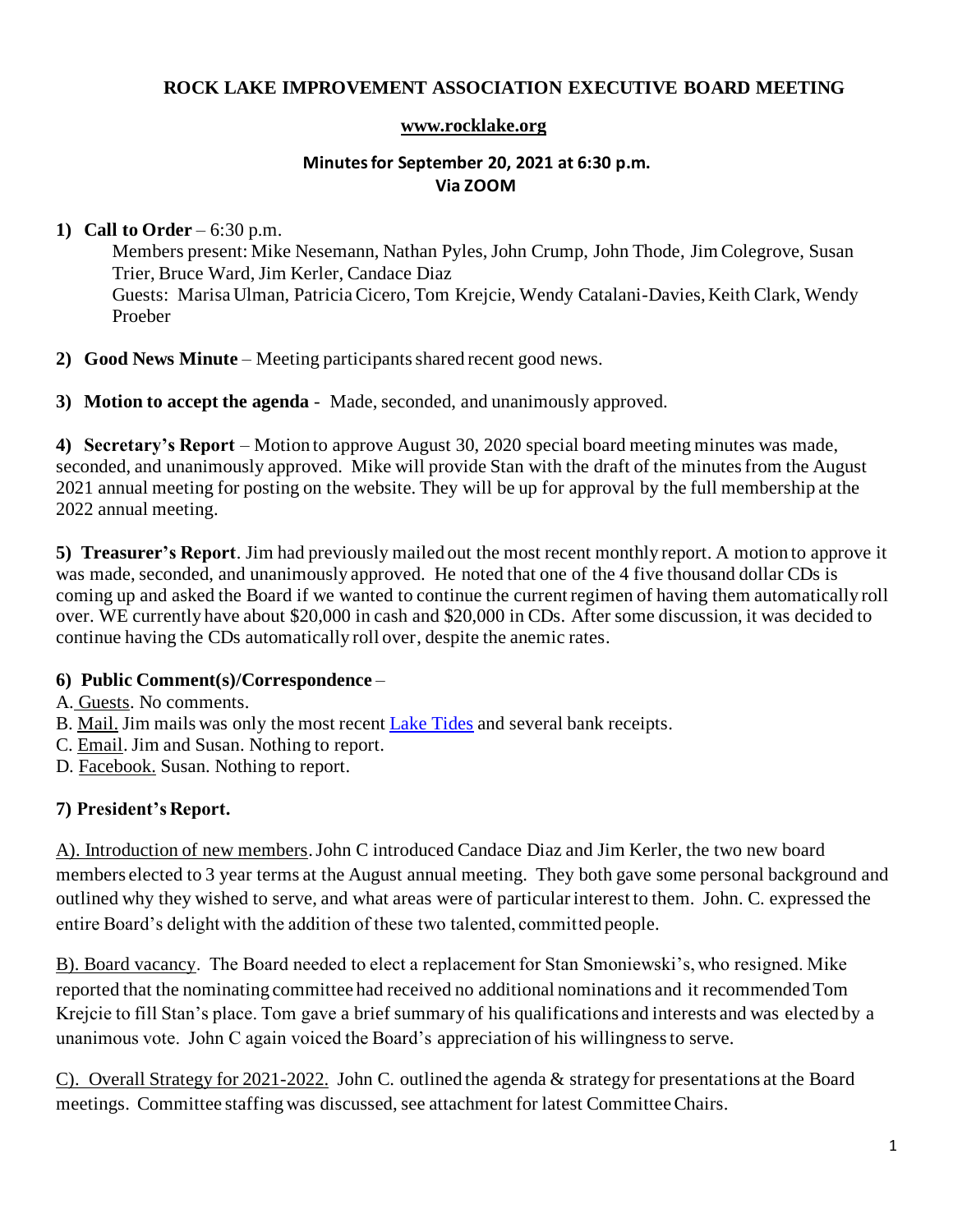1. September and ongoing: Miljala ditchl grant plans/ongoing work.

2. October: Preliminary Committee Goals: Agriculture, Miljala Channel, Habitat, Recreation/Watercraft, AIS.

3. November: PreliminaryCommittee Goals: Residential City Streets, Town Streets, Sampling, Membership, Public Outreach/Education.

- 4. January: Finalize Committee Plans for year: Intensive Retreat-like Board Meeting(s).
- 5. February July: Implement Plans.

# **8. Other Reports.**

A) County Representatives. Marisa reported on the sampling program, which is winding down. She is watching the lake for signs of the [fall turnover](https://www.wxpr.org/natural-resources/2020-09-18/fall-turnover-in-lakes) at which time she will do phosphorous sampling. Jim C asked if the County had a system in place to receive RLIA funds for the Jefferson County Soil Builders. Patricia will get back to him on this.

B) JRLC. Susan. They lacked a quorum last month so no meeting.

# **9. Old Business.**

A) General liability insurance policy. Mike had been working through his insurance agent, but the underwriters she uses all balked. So, with Susan's help, he contacted an agent referred to during the [Wisconsin Lakes and](https://www.uwsp.edu/cnr-ap/UWEXLakes/Pages/programs/training/Webinar%20Series/default.aspx)  [Rivers Webinar,](https://www.uwsp.edu/cnr-ap/UWEXLakes/Pages/programs/training/Webinar%20Series/default.aspx) see attached PDF presentation notes on insurance. She was confident she could find a general policy for us – most likely in the \$500 range. Additional events, e.g. garlic-mustard pull, boat tours of lake, etc would require riders. We would need to advise the underwriter in advance of the specifics and they would issue the policy, she didn't feel it would be particularly expensive, perhaps < \$50.

He told her we might be named the grantees of a DNR grant to address the Miljala Channel situation. This she felt would require a separate D&O policy. Were someone injured tripping over material accumulated during channel repair, that would fall under a general liability policy (and ideally under the contractor's policy). But even if years later, someone blamed poor planning and execution of the project for a drop in their property values, that would require a D&O policy since the action would be filed against the Board for their professional decisions in the project. Obviously it would be more complicated with contractors and engineers sharing the liability, but the bottom line is being the grantee would seem to mandate a D&O policy.

She felt a combo D&O and general liability policy would be about \$1,000 annually. Mike also explained the need for exploring "tail coverage" so that the protection continued after the project, and presumably the policy, were finished. Susan raised the very good point of holding off getting the liability policy till spring, since we don't have any projects in winter. Mike will continue working with the new agent.

B) Dashboard. Nathan asked the new committee chairs to contact him for specific instructions re the information needed to update the dashboard.

## **10. New Business**.

A) Letter of support for the Jefferson Co. Soil Builders application for a Department of Agriculture grant.